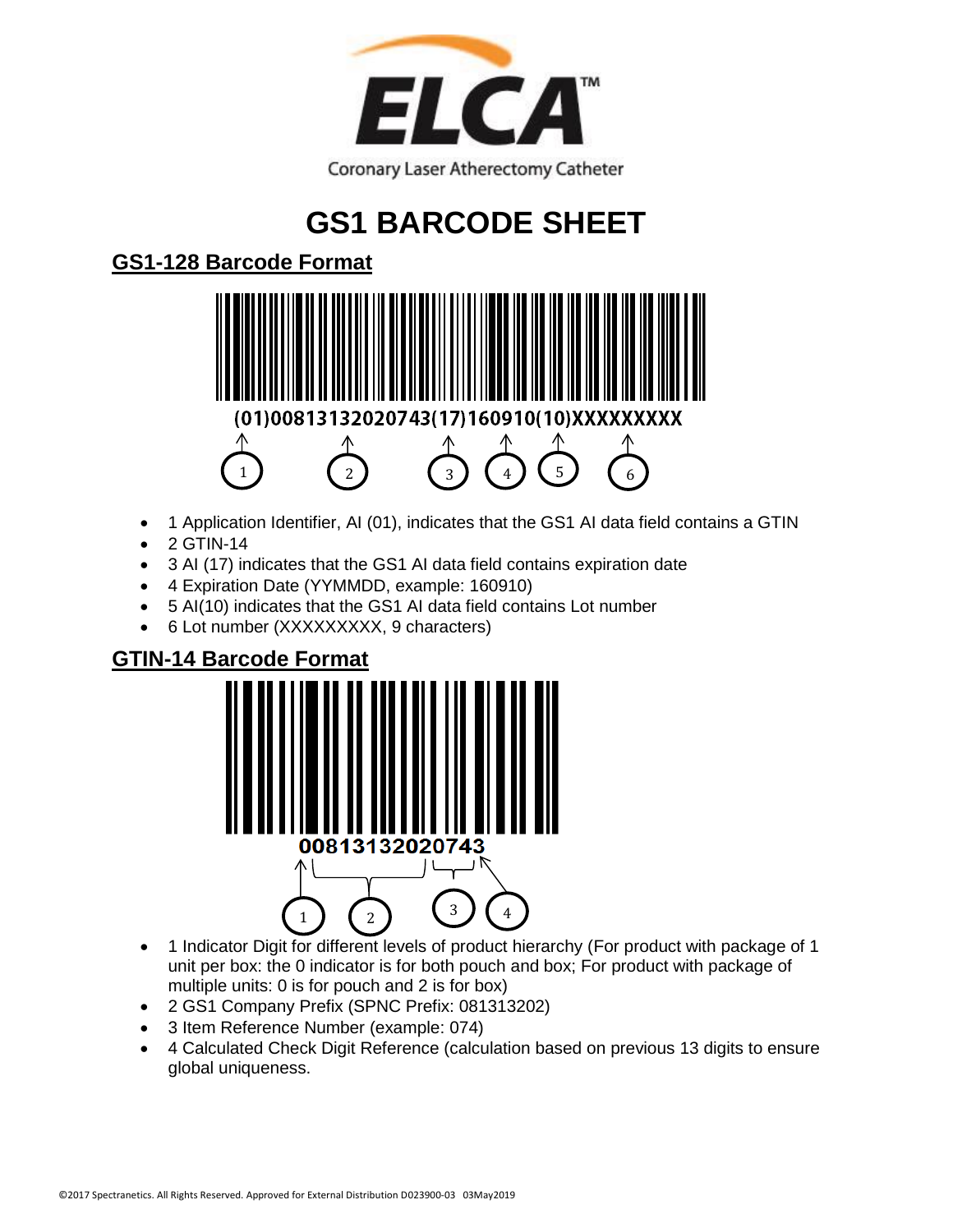

## **GS1 BARCODE SHEET**

| Model #   | <b>Configuration</b> | <b>GTIN Portion of the GS1 Barcode</b>           |
|-----------|----------------------|--------------------------------------------------|
|           |                      | <b>GTIN-14 BOX BARCODE</b>                       |
| 110-001   | 0.9mm OTW            |                                                  |
| 110-001-A | 0.9mm OTW            | <u> II II III IIII IIII II III</u>               |
| 110-002   | 0.9mm X-80 OTW       | 00813132020019                                   |
| 110-002-A | 0.9mm X-80 OTW       | 00813132025472                                   |
| 110-003   | 0.9mm RX             | 00813132020026                                   |
| 110-003-A | 0.9mm RX             | <u> II III IIII III II III</u><br>00813132025465 |
| 110-004   | 0.9mm X-80           | 00813132020033                                   |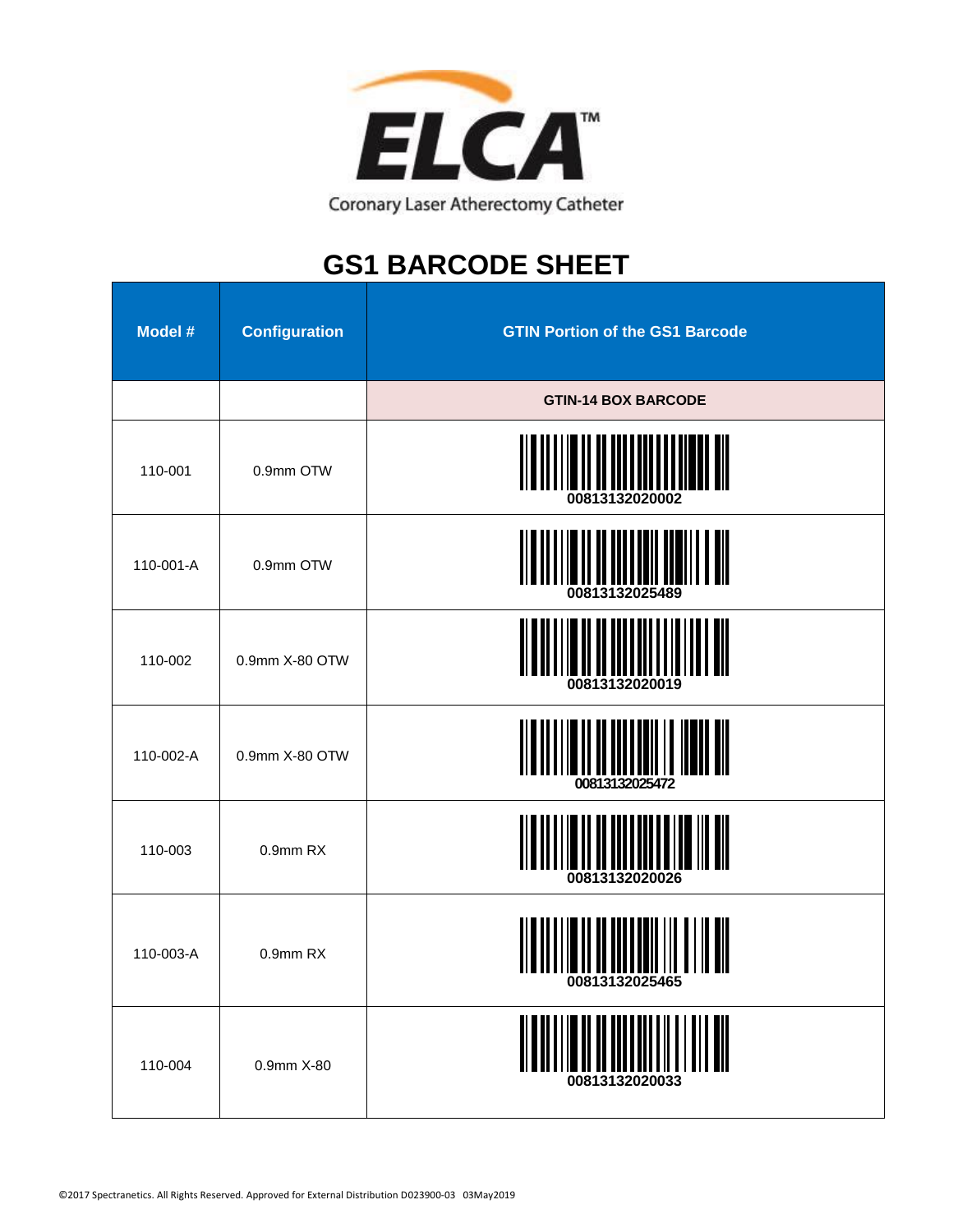| Model #   | <b>Configuration</b> | <b>GTIN Portion of the GS1 Barcode</b> |
|-----------|----------------------|----------------------------------------|
|           |                      | <b>GTIN-14 BOX BARCODE</b>             |
| 110-004-A | 0.9mm X-80           | 00813132025458                         |
| 114-009   | 1.4mm RX             | 00813132020040                         |
| 114-009-A | 1.4mm RX             | 00813132025441                         |
| 117-016   | 1.7mm RX             | 00813132020057                         |
| 117-016-A | 1.7mm RX             | 00813132025434                         |
| 117-205   | 1.7mm $E^* RX$       | 00813132020064                         |
| 117-205-A | 1.7mm $E^* RX$       | <u>MANAMAN MANAMAN MUTI</u>            |
| 120-008   | 2.0mm RX             |                                        |
| 120-008-A | 2.0mm RX             |                                        |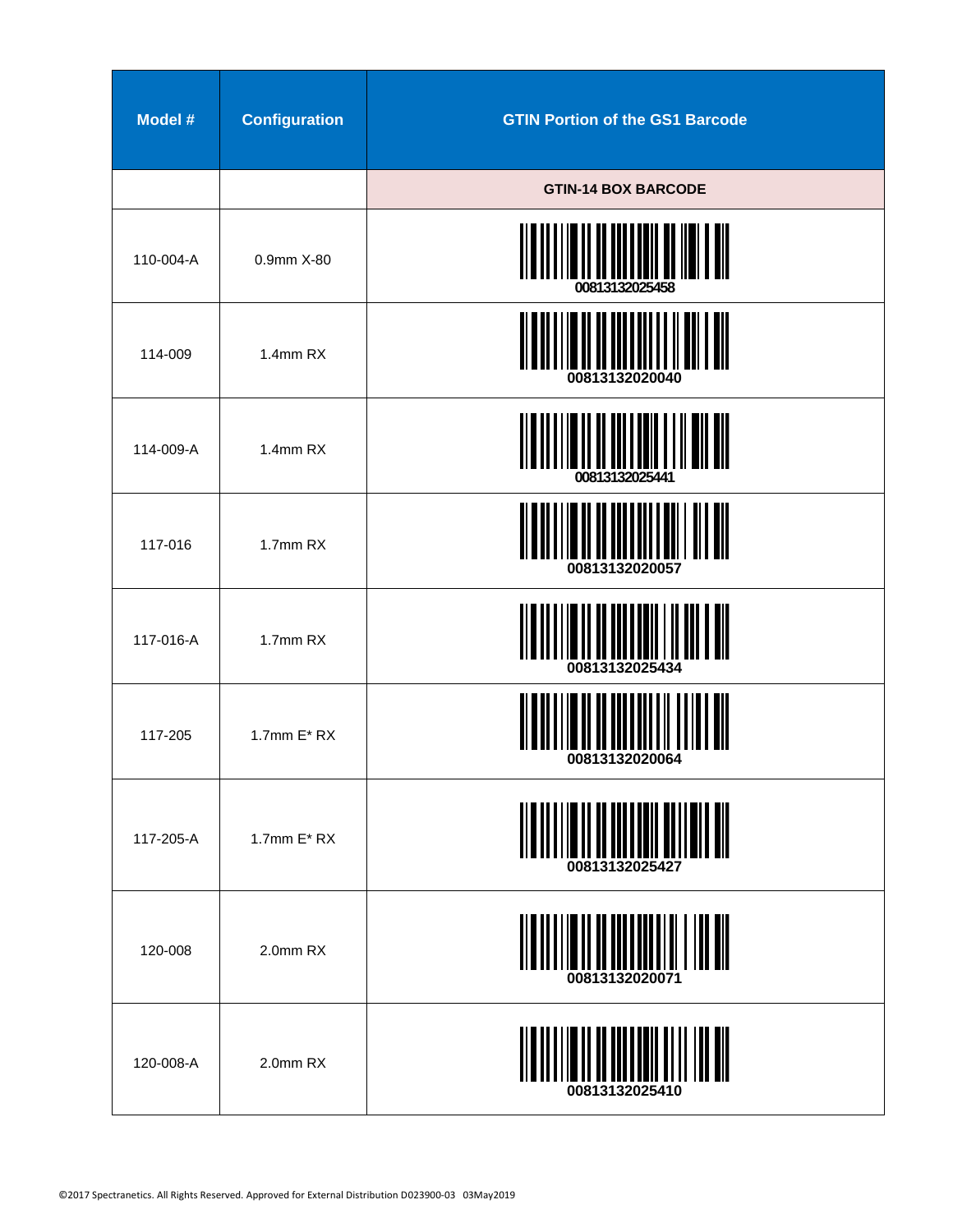| Model #   | <b>Configuration</b> | <b>GTIN Portion of the GS1 Barcode</b> |
|-----------|----------------------|----------------------------------------|
|           |                      | <b>GTIN-14 BOX BARCODE</b>             |
| 120-009   | 2.0mm RX             | 00813132020088                         |
| 120-009-A | 2.0 <sub>mm</sub> RX | 00813132025403<br>- 11                 |

**Corporate Headquarters** The Spectranetics Corporation 9965 Federal Drive Colorado Springs, CO 80921 Tel: 719-447-2000 Fax: 719-447-2022 Customer Service: 800-231-0978

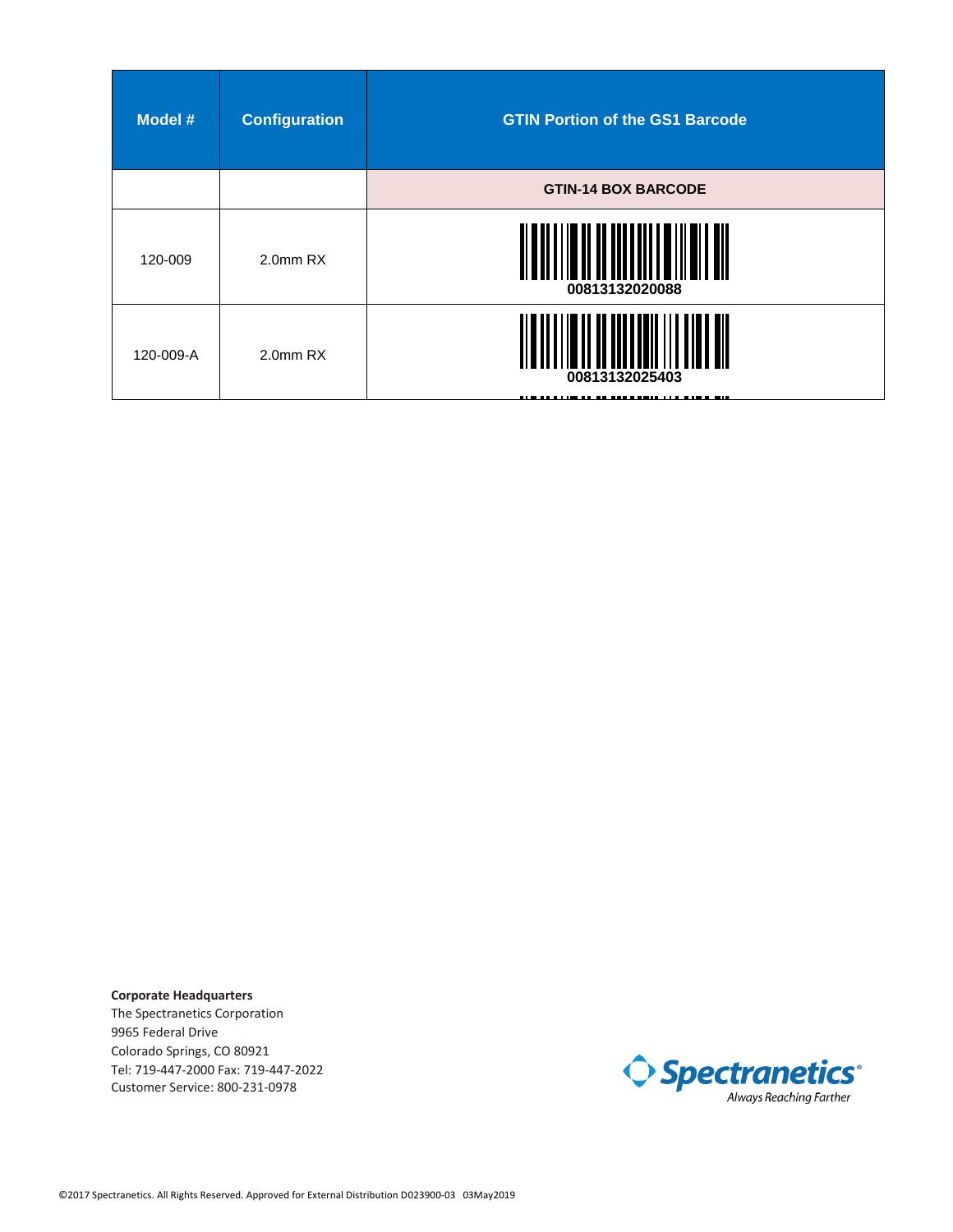

## **GS1 BARCODE SHEET**

| <b>Model #</b> | <b>Configuration</b> | <b>GTIN Portion of the GS1 Barcode</b> |
|----------------|----------------------|----------------------------------------|
|                |                      | <b>GTIN-14 POUCH BARCODE</b>           |
| 110-001        | 0.9mm OTW            | 00813132020002                         |
| 110-001-A      | 0.9mm OTW            | 00813132025489                         |
| 110-002        | 0.9mm X-80 OTW       | 00813132020019                         |
| 110-002-A      | 0.9mm X-80 OTW       | 00813132025472                         |
| 110-003        | 0.9mm RX             | 00813132020026                         |
| 110-003-A      | 0.9mm RX             | 00813132025465                         |
| 110-004        | 0.9mm X-80           | 00813132020033                         |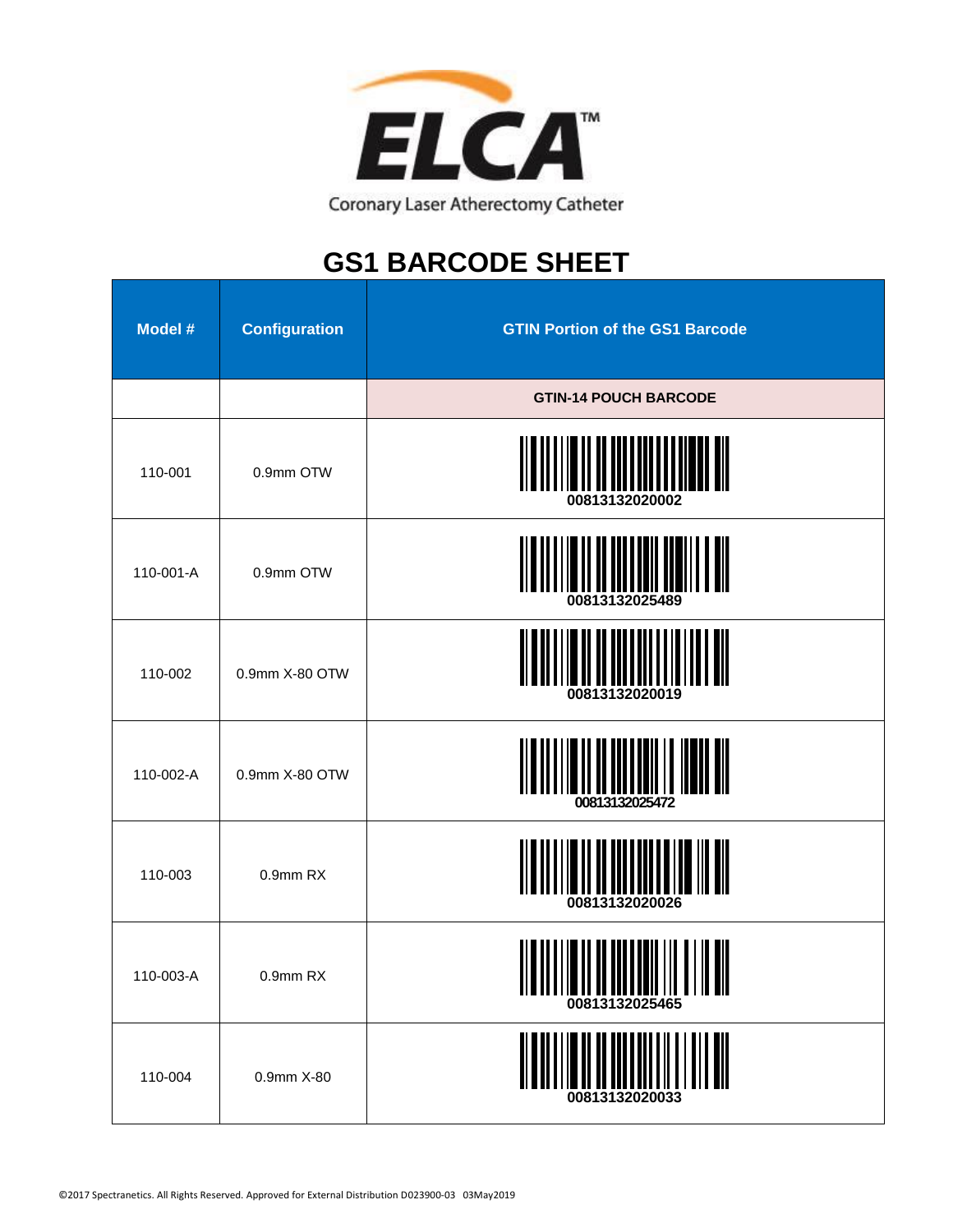| Model #   | <b>Configuration</b> | <b>GTIN Portion of the GS1 Barcode</b> |
|-----------|----------------------|----------------------------------------|
|           |                      | <b>GTIN-14 POUCH BARCODE</b>           |
| 110-004-A | 0.9mm X-80           | 00813132025458                         |
| 114-009   | 1.4mm RX             | 00813132020040                         |
| 114-009-A | $1.4$ mm $RX$        | 00813132025441                         |
| 117-016   | 1.7mm RX             | 00813132020057                         |
| 117-016-A | 1.7mm RX             | 00813132025434                         |
| 117-205   | 1.7 $mm E^* RX$      | ,,,,,,,<br>,,,,,,,,,<br>00813132020064 |
| 117-205-A | 1.7mm $E^* RX$       | 00813132025427                         |
| 120-008   | 2.0mm RX             | 00813132020071                         |
| 120-008-A | 2.0mm RX             | $\  \, \  \  \  \  \  \  \ $           |